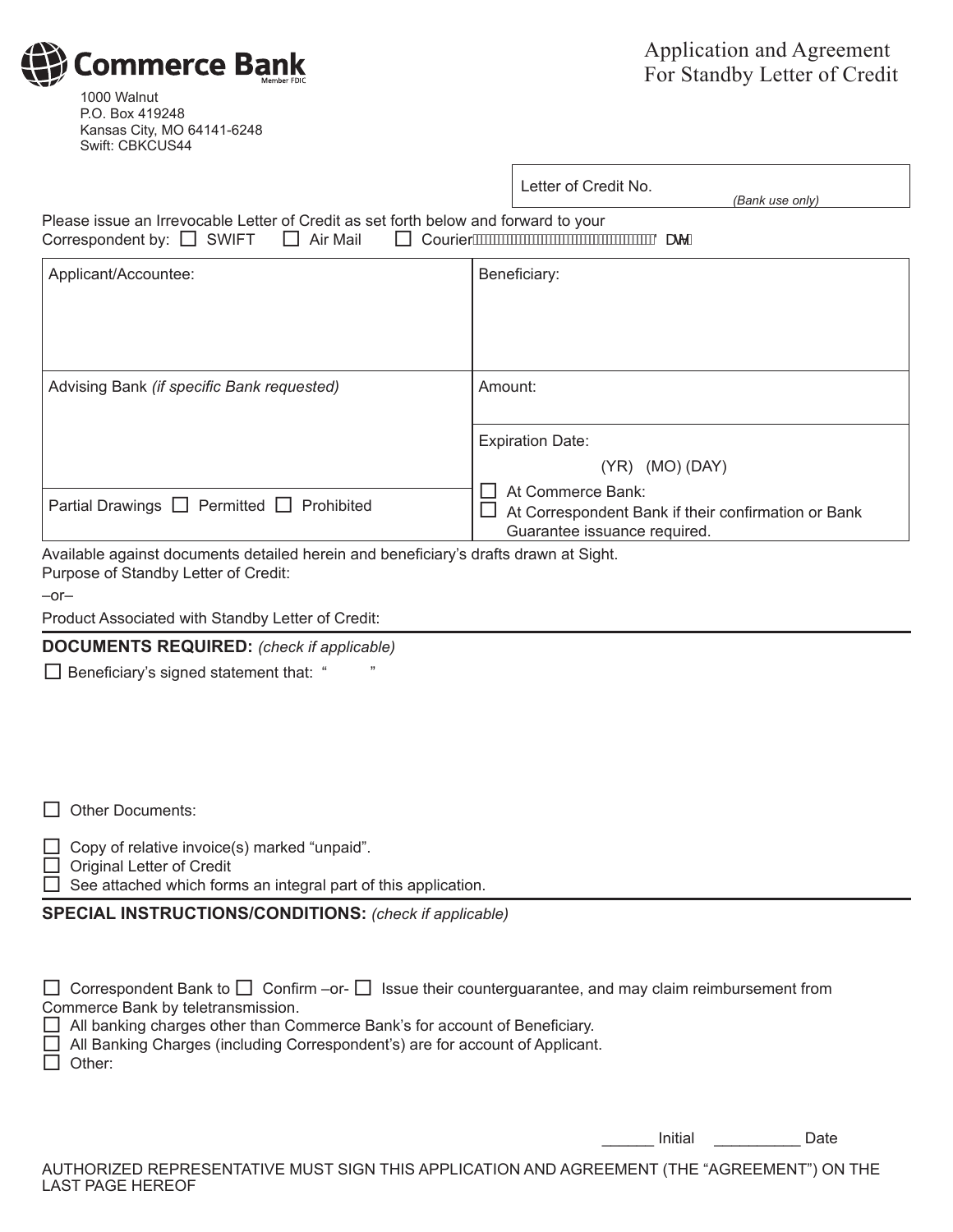## **"UNDERTAKING AND AGREEMENT OF APPLICANT"**

In consideration of Commerce Bank ("Bank") Issuing a Letter of Credit ("Credit") substantially conforming with the request contained in this Agreement, the undersigned ("Applicant") hereby agrees as follows:

- 1. As to drafts under or purporting to be under the Credit, or any other payments made or required to be made, whether pursuant to the credit or pursuant to judgement or Court order, Applicant agrees to reimburse Bank at its principal banking office, on the banking day next succeeding the day of presentment or other demand for payment, in United States Currency, the amount of such drafts or payments; or, if so demanded by Bank, at Bank's election, to pay to Bank at its principal banking office in advance in such currency the amount required to pay such drafts or payments and to pay any instrument executed by Applicant or drawn by Bank on Applicant in payment of such drafts or payments. Sums advanced by Bank shall bear interest from date of advance until reimbursed at the rate of 2% per month, or such other rate as may be set forth in any note or other instrument providing for the payment of Applicant's reimbursement obligation under this Agreement, but not to exceed the maximum rate allowed by law.
- 2. Applicant also agrees to pay to Bank, on demand, its commission and any and all charges and expenses paid or incurred by Bank in connection with this Credit, including but not limited to: attorneys' fees incurred for the interpretation, enforcement or defense of this Agreement, the Letter of Credit, or drafts or accompanying documents drawn thereon. In the event any change or new enactment of law or regulation requires reserves to be maintained by banks against letter of credit liabilities; or imposes any assessment, charge or other fee on or in connection with the issuance of letters of credit generally; or if any other legal or regulatory change, enactment or interpretation, in the judgement of Bank, affects the cost of the Credit, then, in any such event, the Applicant agrees to pay to Bank an additional fee for the Credit, equivalent to the amount of any such increased cost. Applicant also agrees to pay to Bank, on demand, correspondent bank charges, if any, and interest on all sums payable in accordance with this Agreement. If not paid upon demand (the "due date"), any sums payable to Bank hereunder shall bear interest from the due date until paid at the rate of 2% per month, or such other rate as may be set forth in any note or other instrument providing for the payment of Applicant's reimbursement obligation under this Agreement, but not to exceed the maximum rate allowed by law.
- 3. Applicant agrees that in the event of any extension of the time for the drawing, negotiation, acceptance, presentation, or of the maturity of any drafts, acceptances, or other documents, or any other modification of the terms of the Credit, or any increase in the amount of the Credit, at Applicant's request or by operation of law or court order, this Agreement shall be binding upon Applicant with regard to the Credit so increased, extended, or otherwise modified, with regard to drafts, documents and with regard to any action taken by Bank or any of its correspondents in accordance with such extension, increase, or other modification. Applicant further agrees to hold Bank harmless against any and all losses suffered or obligations or liabilities incurred by Bank in following any or all of Applicant's instructions including Applicant's instructions modifying the terms or the amount of the Credit, and Applicant's instructions with respect to the drafts, documents or other property relative to or covered by the Credit.
- 4. The users of the Credit shall be deemed Applicant's agents and Applicant assumes all risks relating to their acts or omissions. Applicant agrees that any action taken by Bank or by any correspondent of Bank under or in connection with the Credit or the relative drafts, certificates, statements, documents or property, if taken in good faith, shall be binding on Applicant, shall be at Applicant's sole cost and expense and shall not put Bank or Bank's correspondent under any resulting liability to Applicant; and Applicant makes like agreement as to any inaction or omission unless in breach of good faith. Bank will not be responsible for the truth or accuracy of any information, assertion or conclusion contained in any statement or certification or any other document or certification to be submitted to Bank notwithstanding any knowledge or information in actual or constructive possession of the Bank to the contrary. Bank shall not be obligated to look beyond the document, including the certification endorsed thereon, to be submitted by it, or to make any independent investigation as to the truth or accuracy of any information.

\_\_\_\_\_\_\_\_\_ Initial \_\_\_\_\_\_\_\_\_\_\_\_\_\_\_ Date

5. Applicant agrees at any time and from time to time, on demand, to deliver, convey, transfer, or assign to Bank as security for any and all of Applicant's obligations and liabilities hereunder, and also for any and all other obligations and liabilities, absolute or contingent, due or to become due, which are now, or may at any time hereafter be owing by Applicant to Bank, additional security of a value and character satisfactory to Bank, or to make such cash payment as Bank may require, Applicant agrees that all property belonging to it, or in which it may have an interest, of every kind and nature, whatsoever, now or at any time delivered, conveyed, transferred, in the possession of, assigned, or paid to Bank, or coming into Bank's possession or into the possession of any one for Bank in any manner whatsoever, whether expressly as security for any of the obligations or liabilities of Applicant to Bank, or for safekeeping or otherwise, including any items received for collection or transmission and the proceeds thereof, whether or not such property is in whole or in part released to Applicant on trust or bailee receipt, is hereby made security for each and all of Applicant's obligations and liabilities hereunder. Applicant agrees that upon Applicant's failure at all times to keep a margin of security with Bank satisfactory to Bank, or upon the making by Applicant of any assignment for the benefit of creditors, or upon the filing of any voluntary or involuntary petition in bankruptcy by or against Applicant, or upon any application for the appointment of a receiver of any of Applicants property, or upon any act of bankruptcy or state of insolvency or suspension of payment on Applicant's part, Applicant shall be in immediate default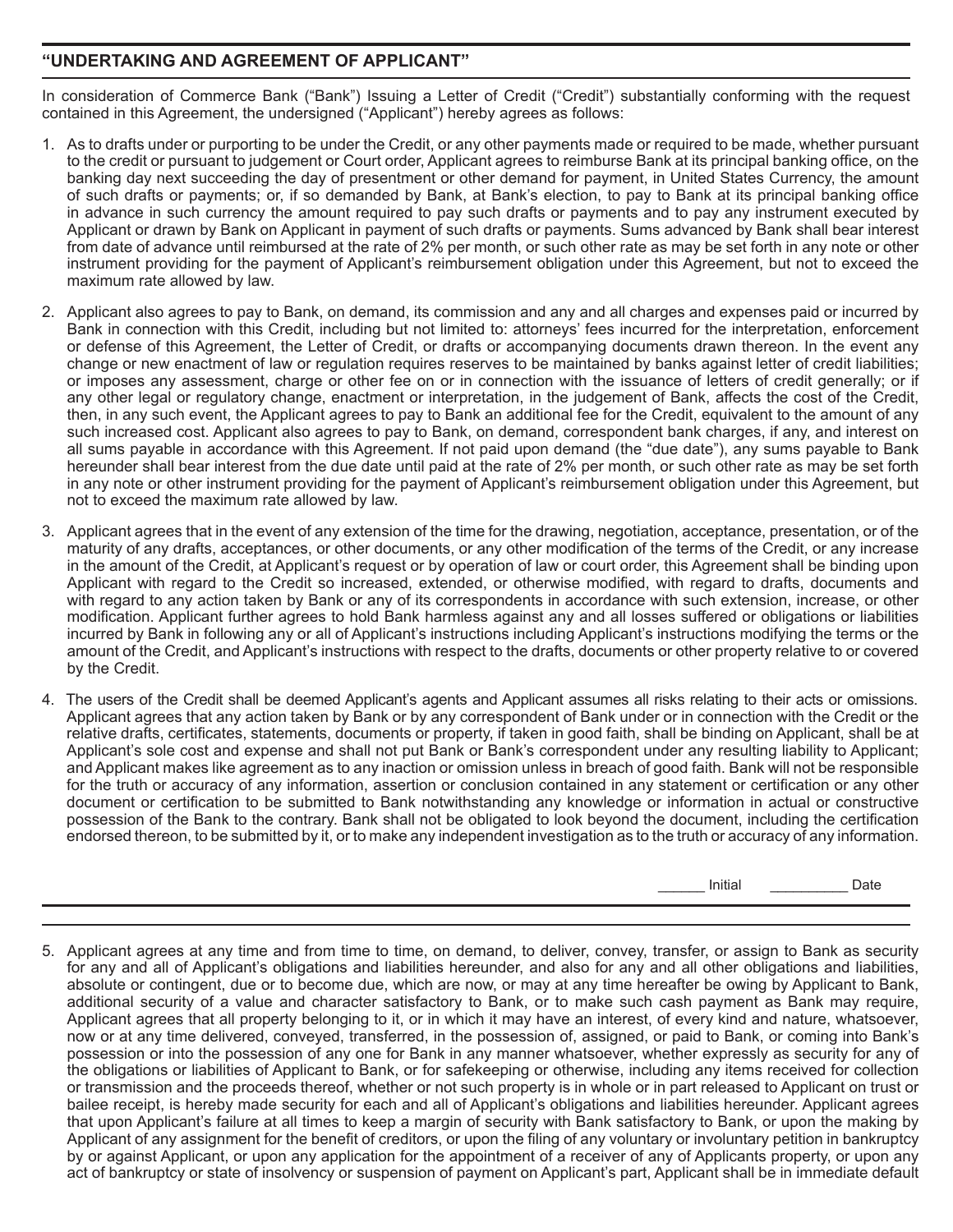hereof, and, as to property in which Applicant may have any interest, Applicant expressly authorizes Bank in any such event, or upon Applicant's failure to pay any of Applicant's obligations or liabilities hereunder when they or any of them shall become or be made due, to sell immediately, without demand for payment, without advertisement and without notice to Applicant, all of which are hereby expressly waived, any and all such property, arrived or to arrive, at private sale or at public auction or at brokers' board or otherwise, at Bank's option, in such parcels, and at such time or times, and at such place or places and for such price or prices and upon such terms and conditions as Bank may deem proper, and to apply, or to hold for application, the net proceeds of such sale or sales, and any balance of deposits and any sums credited by or due from Bank to Applicant in general accounts or otherwise, to the payment of any and all of Applicant's obligations or liabilities to Bank then existing and hereafter arising. If any such sale shall be at brokers' board or at public auction Bank may itself be a purchaser at such sale, free from any right of redemption, which Applicant hereby expressly waives and releases.

- 6. Bank shall not be deemed to have waived any of its rights hereunder, unless Bank or its authorized agent shall have signed such waiver in writing. No such waiver, unless so stated therein, shall be effective as to any transaction which occurs subsequent to the date of such waiver nor as to any continuance of a breach after such waiver.
- 7. The word "property" as used in this Agreement includes goods, merchandise, securities, funds, chooses in action, and any and all other forms of property, whether real, personal or mixed and any right or interest therein.
- 8. The obligations hereof shall continue in force, notwithstanding any change in the membership of any partnership of the undersigned, whether arising from the death or retirement of one or more partners, or from the accession of one or more new partners.
- 9. An Irrevocable Credit may be cancelled only with the consent of all parties concerned. Except as otherwise specifically provided herein, the Credit issued pursuant to this Agreement shall be deemed to be IRREVOCABLE.
- 10. Credits, by their nature, are separate transactions from the contract(s) on which they may be based and Bank is in no way concerned with or bound by such contract(s), even if any reference whatsoever to such contract(s) is included in the Credit.
- 11. In the event the Credit is issued for a term in excess of one year, Bank reserves the right to increase its commission rate (issuance fee) annually for the subsequent year(s) after the first year, upon notice of such increase to the Applicant.

\_\_\_\_\_\_ Initial \_\_\_\_\_\_\_\_\_\_ Date

- 12. Any Credit issued pursuant to this Agreement shall be governed by the "International Standby Practices" in effect at the time of issuance.
- 13.  $\Box$  (Check if applicable) This Agreement is secured by a mortgage/deed of trust which secures future advances and obligations of the Applicant.

Very truly yours,

| Applicant: |                                                                 |
|------------|-----------------------------------------------------------------|
| By:        | (Please sign with Authorized Signature(s) registered with Bank) |
| Title:     |                                                                 |
| Date:      |                                                                 |
| Applicant  |                                                                 |
| By:        | (Please sign with Authorized Signature(s) registered with Bank) |
| Title:     |                                                                 |
| Date:      |                                                                 |
| Applicant: |                                                                 |
| By:        | (Please sign with Authorized Signature(s) registered with Bank) |
| Title:     |                                                                 |
| Date:      |                                                                 |
|            |                                                                 |